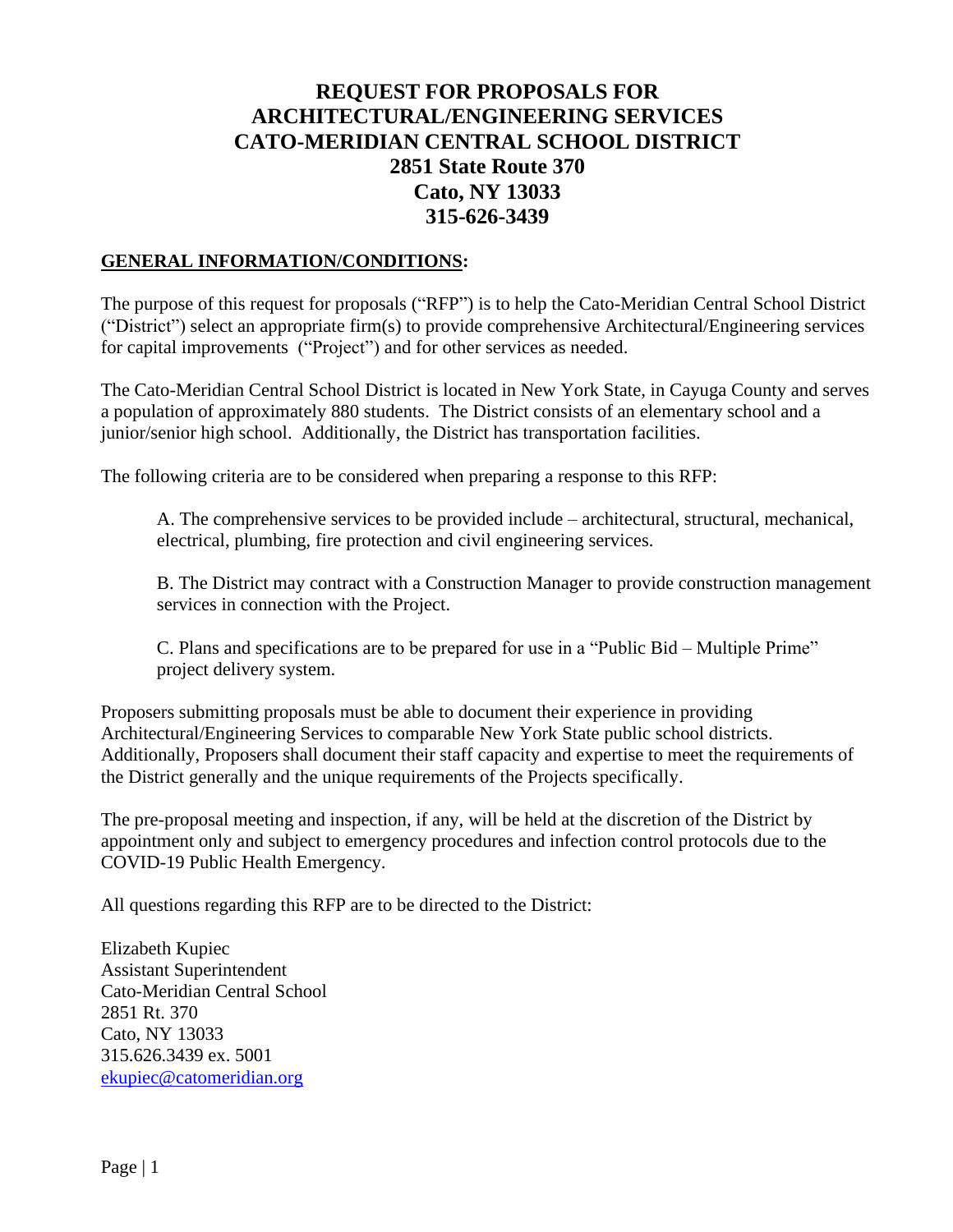For a Proposer to be considered for engagement, an original, plus an electronic submission, plus eight (8) copies of their proposal must be submitted to:

Elizabeth Kupiec Assistant Superintendent Cato-Meridian Central School 2851 Rt. 370 Cato, NY 13033 315.626.3439 ex. 5001 [ekupiec@catomeridian.org](mailto:ekupiec@catomeridian.org)

Envelopes containing proposals must be labeled as follows: **"ARCHITECTURAL/ENGINEERING SERVICES"**

Proposals shall also be e-mailed to David E. Tinker at the Ferrara Firm PC drop box link at [https://spaces.hightail.com/uplink/Ferrara-FiorenzaLawFirm.](https://spaces.hightail.com/uplink/Ferrara-FiorenzaLawFirm)

### **The deadline for submission of proposals is April 22, 2022, 3:00pm local time.**

Proposers are responsible for submitting their proposals as set forth herein to the appropriate location at or prior to the deadline. **No proposals will be accepted after the deadline**. Any proposals received after the deadline will be returned unopened to the Proposer and the electronic submission will be deleted. Delay in mail delivery is not an exception to the receipt of a proposal.

The District's Board of Education reserves the right to reject any or all proposals submitted or to accept any proposal which, in the opinion of the Board, will be in the best interest of the District.

### **TENATIVE RFP TIMELINE:**

| <b>EVENT</b>                              | <b>DATE</b> (on or about)          |
|-------------------------------------------|------------------------------------|
| Notice of RFP published                   | April 8, 2022                      |
| Inspection (at the District's discretion) | TBD                                |
| <b>Proposal Due Date</b>                  | April 22, 2022, 3:00 pm local time |
| Interviews (at the District's discretion) | TBD                                |
| Board of Education consideration          | April 27, 2022                     |
| Contract(s) anticipated effective date    | TBD                                |
|                                           |                                    |

The above listed dates are tentative only and subject to change. The District reserves the right to revise the timeline without notice in its sole discretion.

## **PERIOD OF ENGAGEMENT:**

The services are to be covered by a contract and are subject to appropriation by the District. If there is no appropriation, then the contract will become null and void and of no force and effect.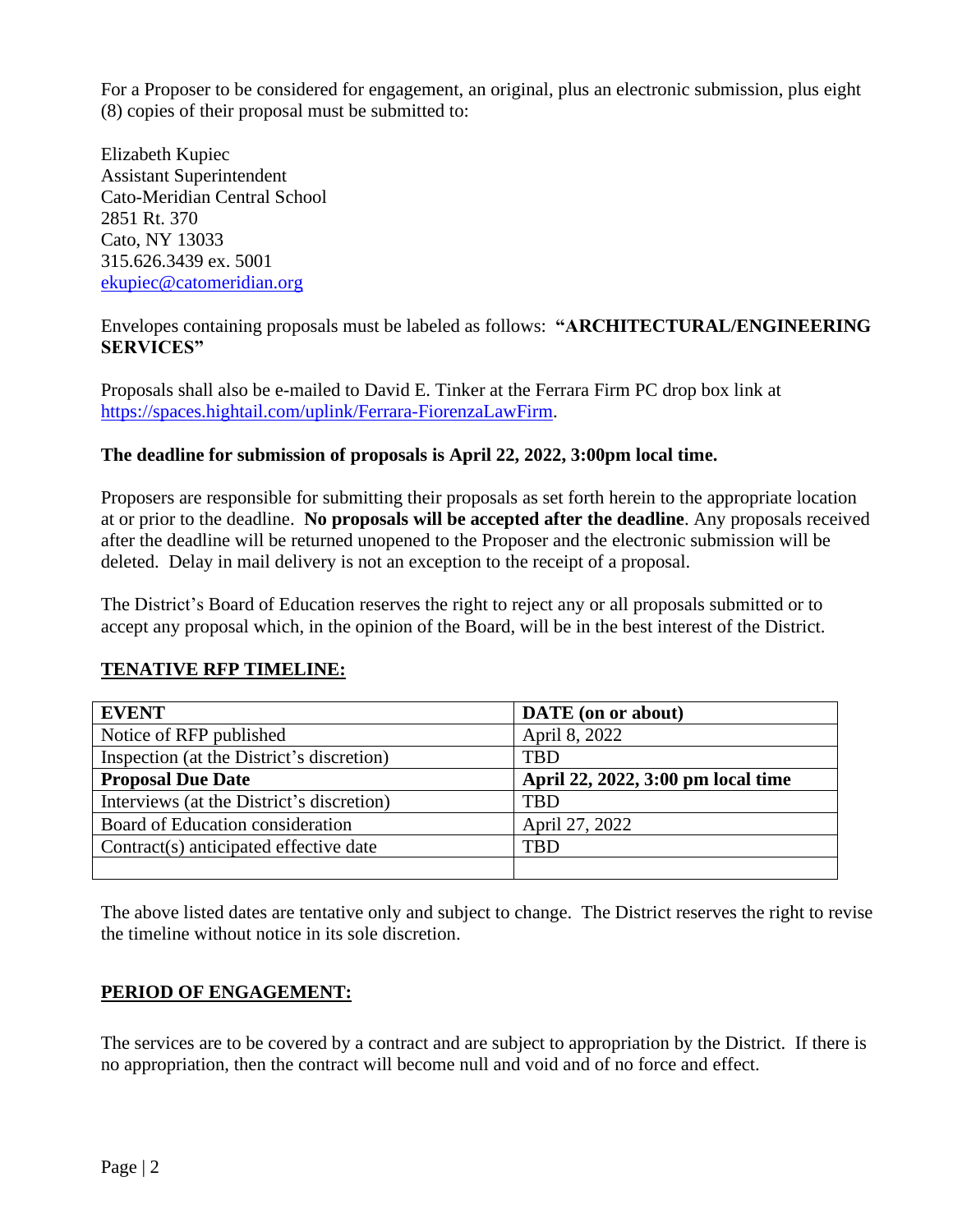## **POINT OF CONTACT:**

RFP documents are distributed solely by the District. Copies of RFP documents obtained from any other source are not considered official copies and may not be valid. Only those Proposers who obtain RFP documents from the District will be sent addendum information if such information is issued.

Limited requests for clarification or additional information regarding this Request for Proposals are to be submitted in writing prior to the proposal opening. **Verbal questions will not be entertained.** Questions may be submitted **via email** to Elizabeth Kupiec at [ekupiec@catomeridian.org](mailto:ekupiec@catomeridian.org). Questions must be submitted at least 72 hours prior to the proposal opening. Failure to do so may result in rejection of the proposal as being unresponsive. Any substantive requests for information that are received and responded to by the District will be provided to all prospective Proposers in the form of an addendum.

### **PROPOSAL COSTS:**

All costs associated with preparing a response to this RFP are the responsibility of the Proposer. The District shall not be responsible for any such costs.

### **MODIFICATION OR WITHDRAWAL OF PROPOSALS:**

Any proposal may be withdrawn or modified by written request of the Proposer, provided such request is received by the District prior to the date and time set for receipt of proposals.

#### **RIGHT TO REJECT PROPOSALS:**

This RFP does not commit the District to award a contract, pay any cost incurred in the preparation of a proposal in response to this RFP, or to procure or contract for services. The District intends to award a contract on the basis of the best interest and advantage to the District and reserves the right to accept or reject any or all proposals received as a result of this request, to negotiate with all qualified proposers, or to cancel this RFP, in part, or in its entirety. The District may select as the successful proposal that proposal which, in the District's sole discretion and with whatever modifications the District and the Proposer may mutually agree upon, best meets the District's requirements whether or not that proposal is the lowest priced. No Proposer shall have any legal, equitable, or contractual rights of any kind arising out of its submission of a proposal except as and to the extent that the District, in its sole discretion, shall enter into a contract with the Proposer that it selects as the successful contractor.

### **RIGHT TO NEGOTIATE WITH PROPOSERS:**

The Board reserves the right to revise the obligations set forth herein, negotiate with any or all Proposers, and enter into contracts for services with a Proposer on terms and conditions that are in the District's best interests.

### **FORMAT OF PROPOSALS:**

To enable the District to compare the proposals received, your proposal must include complete information as requested in this RFP and in the attached Architectural/Engineering Fees form.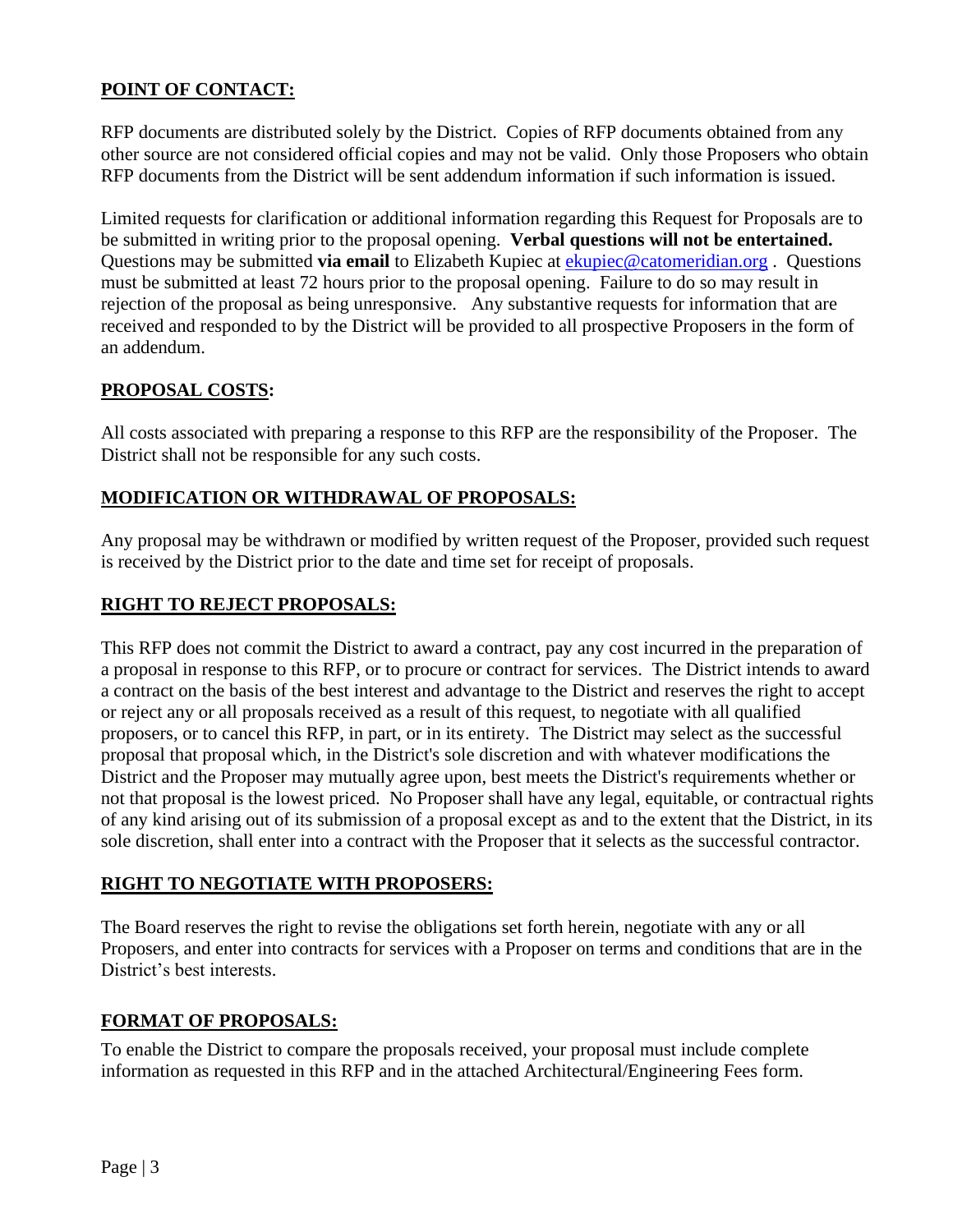It must also include the following completed forms which are attached hereto: Receipt Confirmation Form Bid Proposal Certification and Non-Collusive Bidding Certification Certificate and Signature Form Iran Divestment Act Certification

## **CRITERIA FOR EVALUATING PROPOSALS:**

- Oualifications and experience of the Proposer and other key personnel.
- Knowledge of and experience with N.Y.S. Education Department procedures regarding construction projects and other state and federal laws affecting the operations of public school districts.
- Recommendations from other school districts.
- Extent of services offered, and depth and extent of overall resources that can be used by the District.
- Architectural fees.
- Accuracy of estimating costs for previous school construction projects.
- Timeliness in completing previous school construction projects.
- How well the Proposer's representatives presented themselves to District officials.
- The willingness and ability to maintain continuity of staff working on a project to allow the District to develop a strong professional relationship.
- Communication techniques.
- Field visits to completed construction projects.
- Percentage of change orders based on revisions required in plans and specifications for previously completed school construction projects, other than those requested by the District.

All proposals will be reviewed as set forth herein. District Administrators and Board of Education members will review the proposals received and will further evaluate them, using the criteria listed above.

Proposers considered to be most qualified may be invited to the District for an interview at the District administrative offices. Any Proposer selected for an interview should prepare a brief presentation.

The District reserves the right to examine any other criteria and take the same under consideration and reject any Proposer or proposal despite its compliance with these criteria, if it determines that to do so would be in the best interest of the District.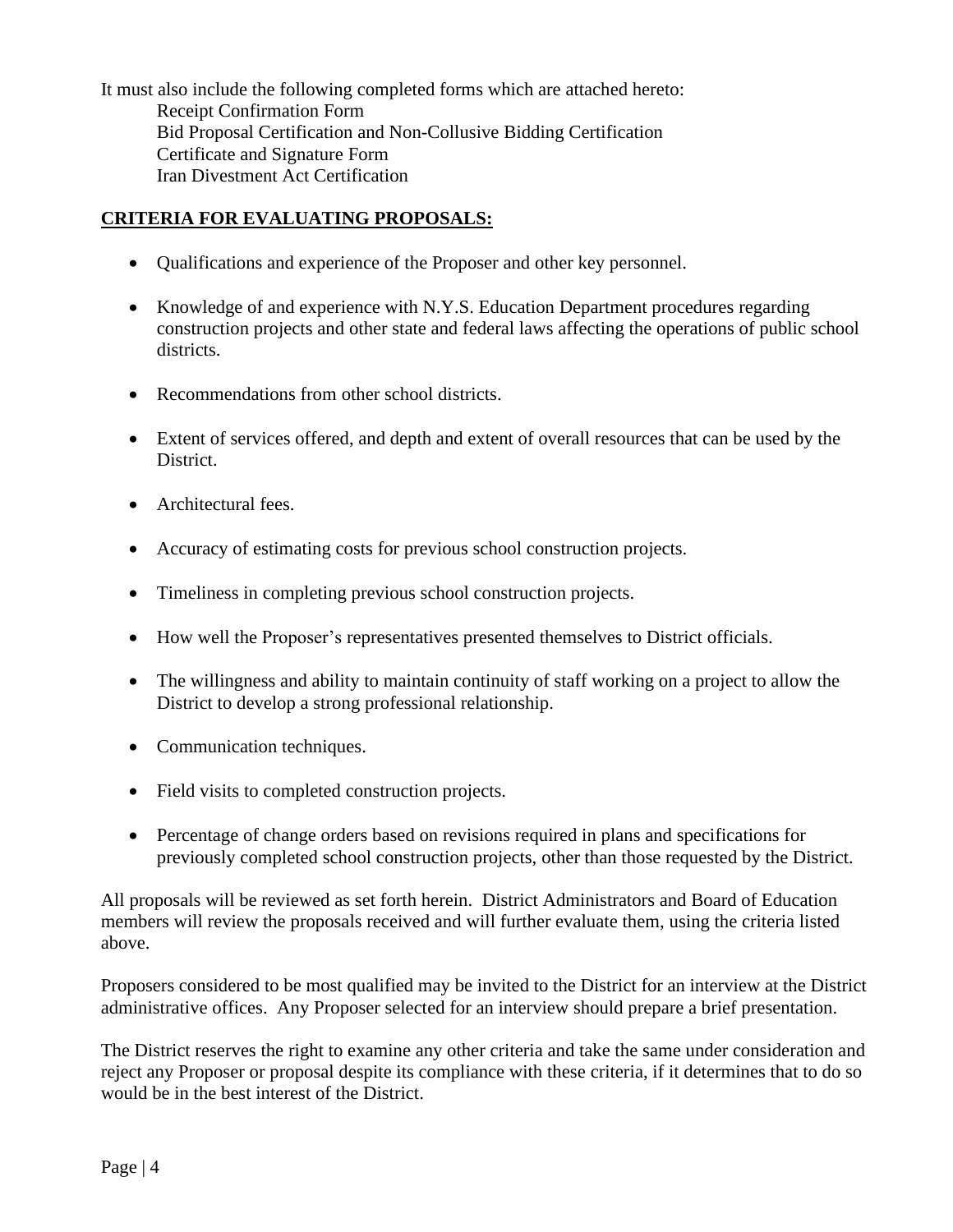The District reserves the right to reject any or all proposals submitted, to request additional information from one or more of the Proposers, and to negotiate with one or more of the finalists regarding the terms of the engagement and the contract(s). The District intends to select the Proposer that, in its opinion, is best qualified to meet the District's needs.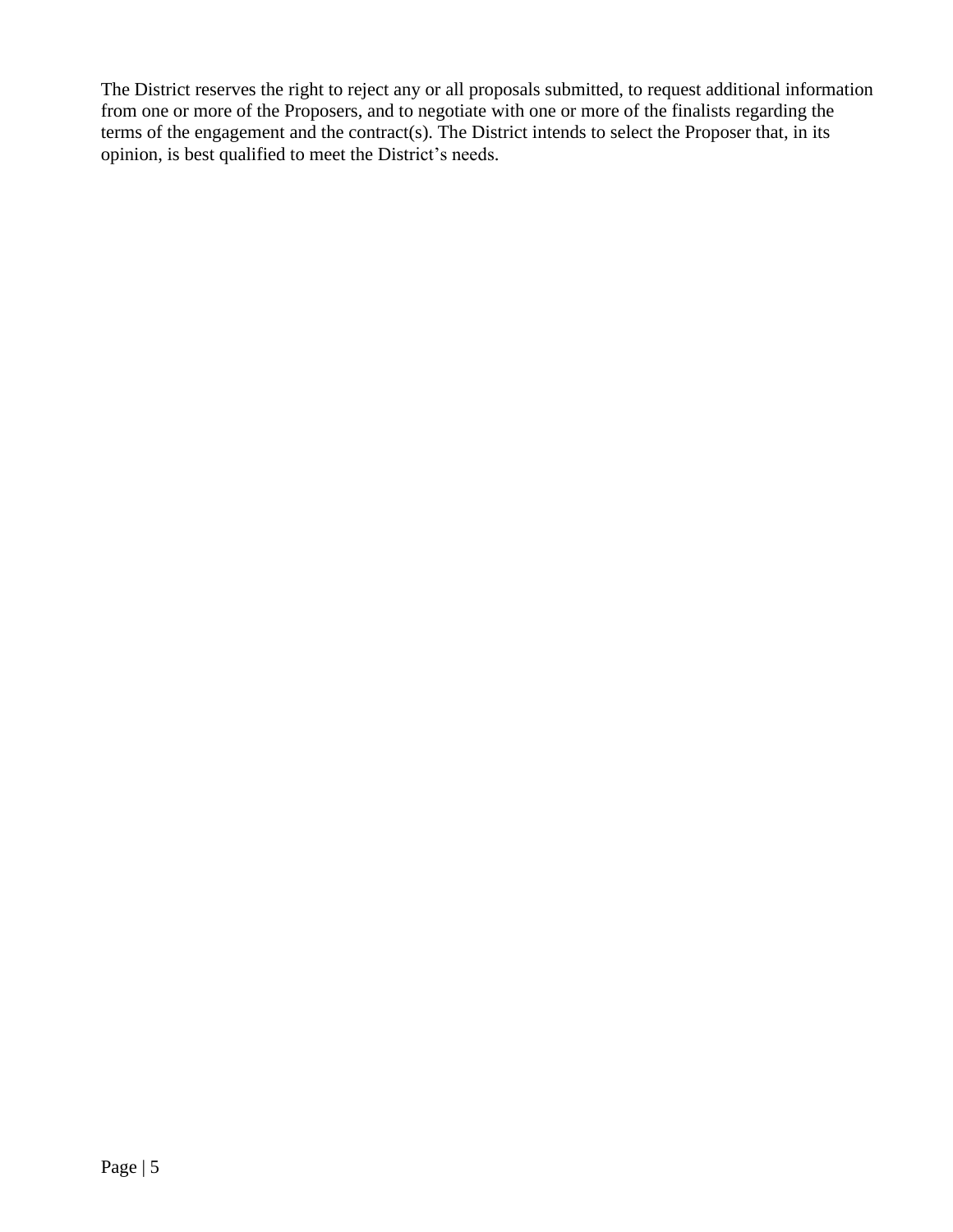# **CATO-MERIDIAN CENTRAL SCHOOL DISTRICT**

### **ARCHITECTUAL/ENGINEERING FEES FORM**

Please indicate the fees you would charge for the services listed below including potential capital projects based on the alternative Construction Costs set forth in the tables below.

#### **Items 1-3 must be completed.**

1. PRE-REFERENDUM SERVICES \$

2. POST-REFERENDUM SERVICES in connection with a capital project

| <b>Total Construction Cost</b><br>determined at the time of<br>SED submission | fee based on a % of<br><b>Total Construction</b><br>Cost |
|-------------------------------------------------------------------------------|----------------------------------------------------------|
| \$10,000,000                                                                  | %                                                        |
| \$20,000,000                                                                  | %                                                        |
| \$30,000,000                                                                  |                                                          |

Any other method of fee calculation you would like the School District to consider.

**NOTE: The selected fee % is to be applied to the Total Construction Cost for a defined Project regardless of the number of phases or the duration.**

- 3. CAPITAL OUTLAY PROJECT
	- a. Fee based on a % of Construction Cost %; or
	- b. Lump sum fee \$

*You may provide any additional information that will assist the School District in the analysis and comparison of fees.*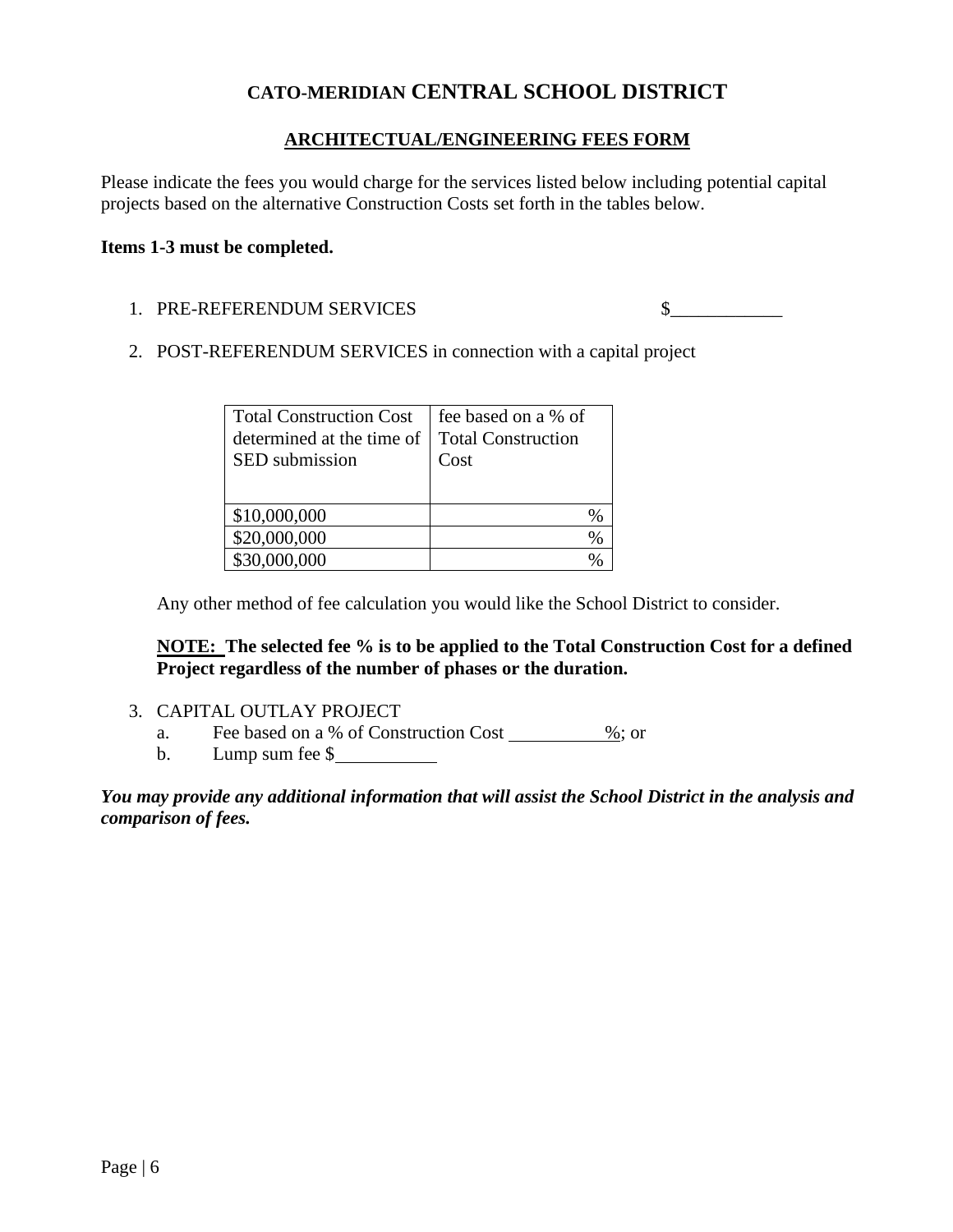#### CATO-MERIDIAN CENTRAL SCHOOL DISTRICT

# **Receipt Confirmation Form**

Please complete and return this confirmation form within 5 working days of receiving the RFP to:

Elizabeth Kupiec Assistant Superintendent Cato-Meridian Central School 2851 Rt. 370 Cato, NY 13033 [ekupiec@catomeridian.org](mailto:ekupiec@catomeridian.org)

#### RE: RFP CATO-MERIDIAN CENTRAL SCHOOL DISTRICT ARCHITECTURAL/ENGINEERING SERVICES

Failure to return this form may result in no further communication or addenda regarding this Bid.

| I have received a copy of the above noted proposal |                                                                               |
|----------------------------------------------------|-------------------------------------------------------------------------------|
| We will be submitting a proposal                   |                                                                               |
|                                                    | We will not be submitting a proposal.                                         |
|                                                    | If you are responding that you are not submitting a proposal, please explain: |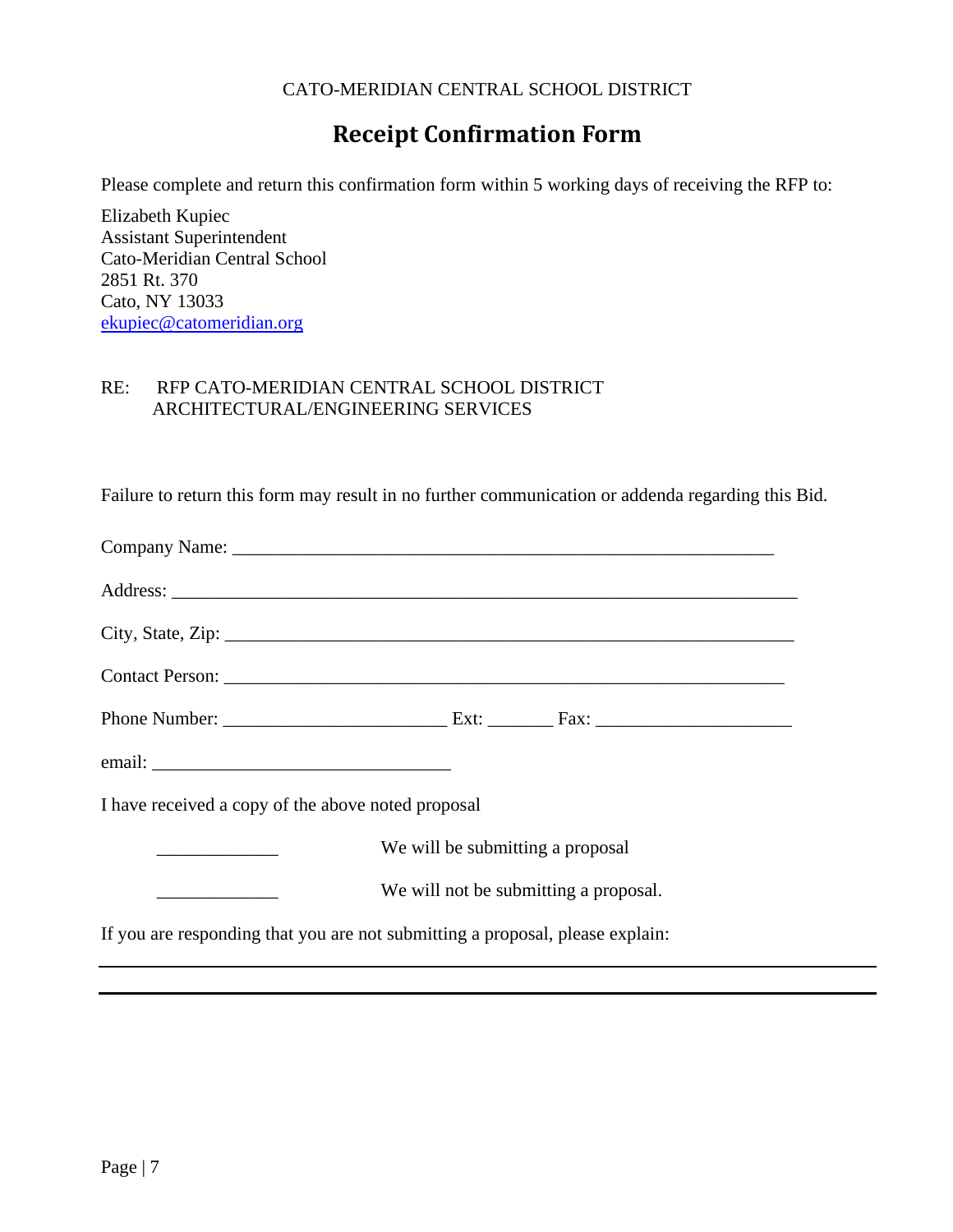#### **CATO-MERIDIAN CENTRAL SCHOOL DISTRICT**

#### **BID PROPOSAL CERTIFICATION**

| <b>Firm Name</b>                 |                                  |  |
|----------------------------------|----------------------------------|--|
|                                  |                                  |  |
| <b>Telephone Number</b>          | Date of Bid and the state of Bid |  |
| <b>General Bid Certification</b> |                                  |  |

The bidder certifies that he will furnish, at the prices herein quoted, the materials, equipment and/or services as proposed on this bid.

#### II. Non-Collusive Bidding Certification

By submission of this bid proposal, the bidder certifies that he is complying with Section 103-d of the General Municipal Law as follows:

Statement of non-collusion in bids and proposals to political subdivision of the state. Every bid or proposal hereafter made to a political subdivision of the state or any public department, agency or official thereof where competitive bidding is required by statute, rule, regulation, or local law, for work or services performed or to be performed or goods sold or to be sold, shall contain the following statement subscribed by the bidder and affirmed by such bidder as true under the penalties of perjury: Non-collusive bidding specification.

"(A) By submission of this bid, each bidder and each person signing on behalf of any bidder certifies, and in the case of joint bid each party thereto certifies as to its own organization, under penalty or perjury, that to the best of knowledge and belief:

(1) The prices in this bid have been arrived at independently without collusion, consultation, communication or agreement, for the purpose of restricting competition, as to any matter relating to such prices with any other bidder or with any competitor;

(2)Unless otherwise requested by law, the prices which have been quoted in this bid have not been knowingly disclosed by the bidder and will not knowingly by disclosed by the bidder prior to opening, directly or indirectly, to any other bidder or to any competitor; and –

(3)No attempt has been made or will be made by the bidder to induce any other person, partnership or corporation to submit or not to submit a bid for the purpose of restricting competition."

(B) A bid shall not be considered for award nor shall any award be made where (A) (1) (2) and (3) above have not been complied with; provided, however, that if in any case the bidder cannot make the foregoing certification, the bidder shall so state and shall furnish with the bid a signed statement which sets forth in detail the reasons therefore. Where  $(A)$   $(1)$   $(2)$  and  $(3)$  above have not been completed with, the bid shall not be considered for award nor shall any award be made unless the head of the purchasing unit of the political subdivision, public department, agency of official thereof to which the bid is made, or his designee, determines that such disclosure was not made for the purpose of restricting competition.

(1) The fact that a bidder (2) has (a) published price lists, rates, or tariffs covering items being procured, (b) had informed prospective customers of proposed or pending publication of new or revised price lists for such items, or (c) has sold the same items to other customers at the same prices being bid, does not constitute, without more, a disclosure within the meaning subparagraph one (A).

(2) Any bid hereafter made to any political subdivision of the state or any public department, agency or official thereof by a corporate bidder for work or services performed or to be performed or goods sold or to be sold, where competitive bidding is required by statute, rule, regulation, or local law, and where such bid contains the certification referred to in subdivision one of the section, shall be deemed to have been authorized by the board of directors to the bidder, and such authorization shall be deemed to include the signing and submission of the bid and the inclusion therein of the certificate as to non-collusion as the act and deed of the corporation.

Signature (Authorized) \_\_\_\_\_\_\_\_\_\_\_\_\_\_\_\_\_\_\_\_\_\_\_\_\_\_\_\_\_\_\_

Title \_\_\_\_\_\_\_\_\_\_\_\_\_\_\_\_\_\_\_\_\_\_\_\_\_\_\_\_\_\_\_\_\_\_\_\_\_\_\_\_\_\_\_\_\_\_\_\_\_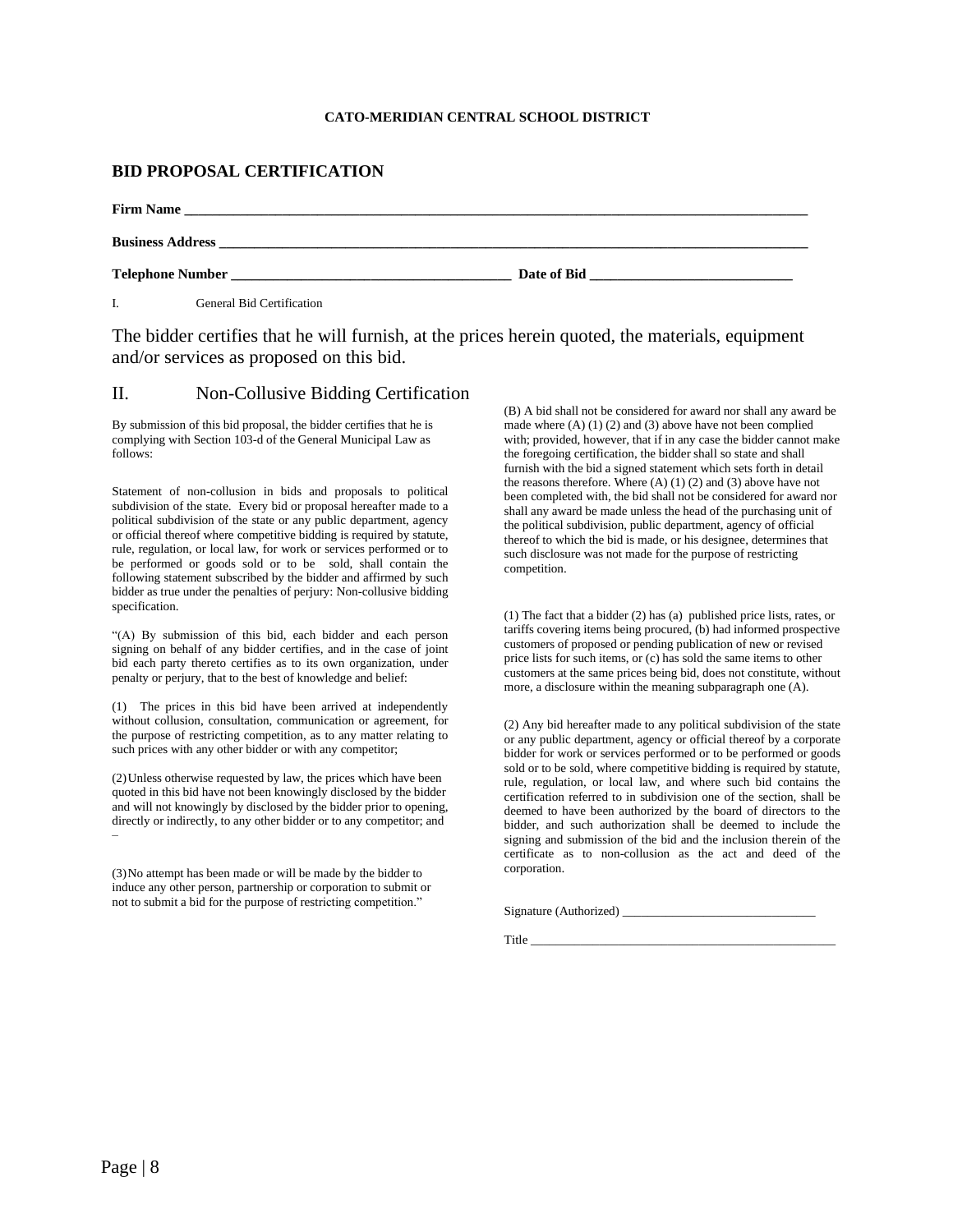#### CERTIFICATE AND SIGNATURE FORM

RE: RFP CATO-MERIDIAN CENTRAL SCHOOL DISTRICT ARCHITECTURAL/ENGINEERING SERVICES

PLEASE COMPLETE AND RETURN WITH YOUR BID:

THE BIDDER DECLARES AND CERTIFIES:

- $1<sub>ST</sub>$ . THAT NO MEMBER OF THE BOARD OF EDUCATION OF THE CATO-MERIDIAN CENTRAL SCHOOL DISTRICT, COUNTY OF CAYUGA, NOR ANY OFFICER OR EMPLOYEE OR PERSON WHOSE SALARY IS PAYABLE IN WHOLE OR IN PART FROM THE TREASURY OF SAID BOARD OF EDUCATION IS DIRECTLY OR INDIRECTLY INTERESTED IN THIS BID OR IN THE MATERIALS, EQUIPMENT, OR SERVICES TO WHICH IT RELATES, OR IN ANY PORTION OF THE PROFITS THEREOF.
- $2<sup>ND</sup>$ . THAT THE SAID BIDDER HAS CAREFULLY EXAMINED THE INSTRUCTIONS TO BIDDERS, SCHEDULES AND SPECIFICATIONS PREPARED UNDER THE DIRECTION OF THE BOARD OF EDUCATION, AND WILL, IF SUCCESSFUL IN THIS BID, FURNISH AND DELIVER AT THE PRICES BID AND WITHIN THE TIME STATED, ALL THE MATERIALS, EQUIPMENT OR SERVICES FOR WHICH THIS BID IS MADE.

THE FULL NAMES AND TITLES OF ALL PERSONS INTERESTED IN THIS BID AS PRINCIPALS ARE AS FOLLOWS:

|           | <u> 1989 - Johann Harry Barn, mars and de Branch and de Branch and de Branch and de Branch and de Branch and de B</u> |
|-----------|-----------------------------------------------------------------------------------------------------------------------|
|           |                                                                                                                       |
|           |                                                                                                                       |
|           |                                                                                                                       |
|           |                                                                                                                       |
|           |                                                                                                                       |
|           | (CONTACT PERSON FOR INQUIRIES)                                                                                        |
|           |                                                                                                                       |
|           |                                                                                                                       |
| Page $ 8$ |                                                                                                                       |